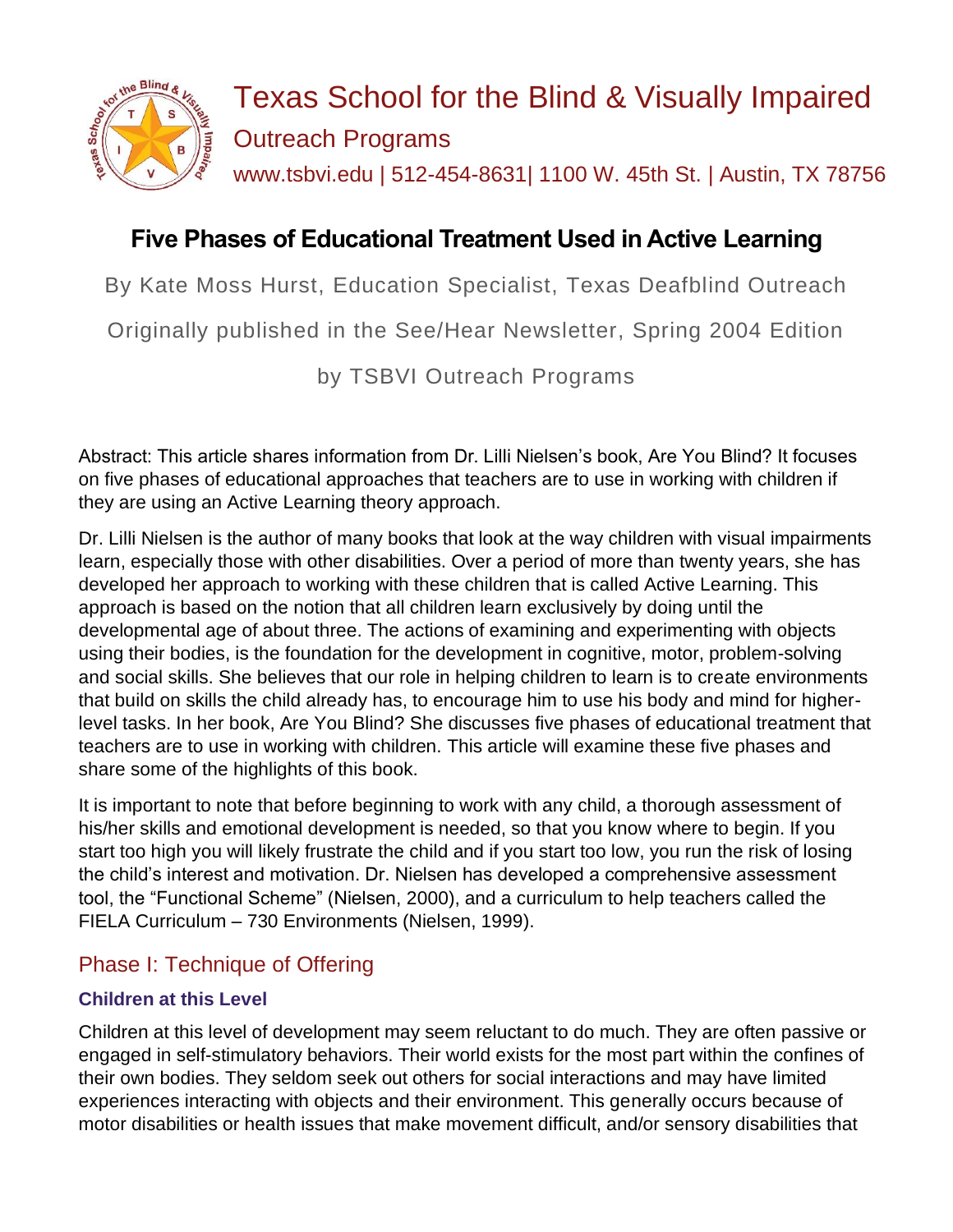prevent the child from being enticed by the sights and sounds that motivate a typically developing child.

#### **The Role of the Adult**

At this stage, Lilli recommends using the technique of offering with the child. First of all the adult will need to set up an environment, such as a Resonance Board with many motivating objects, so that the child can come in contact with them incidentally if he or she makes any movement. The adult will also be with the child, either sitting alongside the child or supporting the child in a sitting position from behind if the child trusts the adult enough for this close contact. If not, the adult needs to respect the child's need for distance and only move in as close as the child seems comfortable with at any time. One of her goals at this level is just to have the child stay in the same room with her.

The adult's first job is to simply offer the child toys and objects by placing the objects under the child's hand. The child may touch or grasp the objects when and how he or she pleases. The adult does not talk to the child while the child explores the object in his or her own way. If the child drops or pitches the object, the adult simply offers another object. While offering the objects, the adult also must observe and take note of the objects the child seems to enjoy and those he seems to dislike. What is it about the object that seems to interest the child? What are the actions the child takes on the object? How does the child explore the object and with what physical actions (banging, mouthing, throwing, rolling, etc.)? What distresses the child and how does he show that distress? Does the child show interest in contacting the adult? How does he do that?

#### **Purpose of the Offering Technique:**

- To convince the child that he can trust the adult has no intention of demanding that he does anything at all. Lilli's only demand is that she wants to play in the same room as the child.
- To observe the reactions of the child.
- To learn about the child's likes and dislikes.
- To find out what may frighten the child most.
- To learn about the child's way of contacting, using this to assess the emotional level of the child.
- To introduce sound self-activity.
- To provide the child with the basis for successful introduction to phase II.

#### **Points that Lilli Emphasizes at this Level:**

- Do not move too close to the child too fast move in a little and watch his reaction.
- Display an active and positive interest in whatever the child is doing.
- Some children will not initiate play until they feel certain the adult has left the room. Periodically stop playing for a minute to a minute-and-a-half and just sit silently to see how the child responds. Does his behavior appear to be an invitation for you to continue your activity?
- Everything the adult does should be done as an "offer." If the child attempts to initiate an activity, don't make a big deal about it; act as if he did that every day.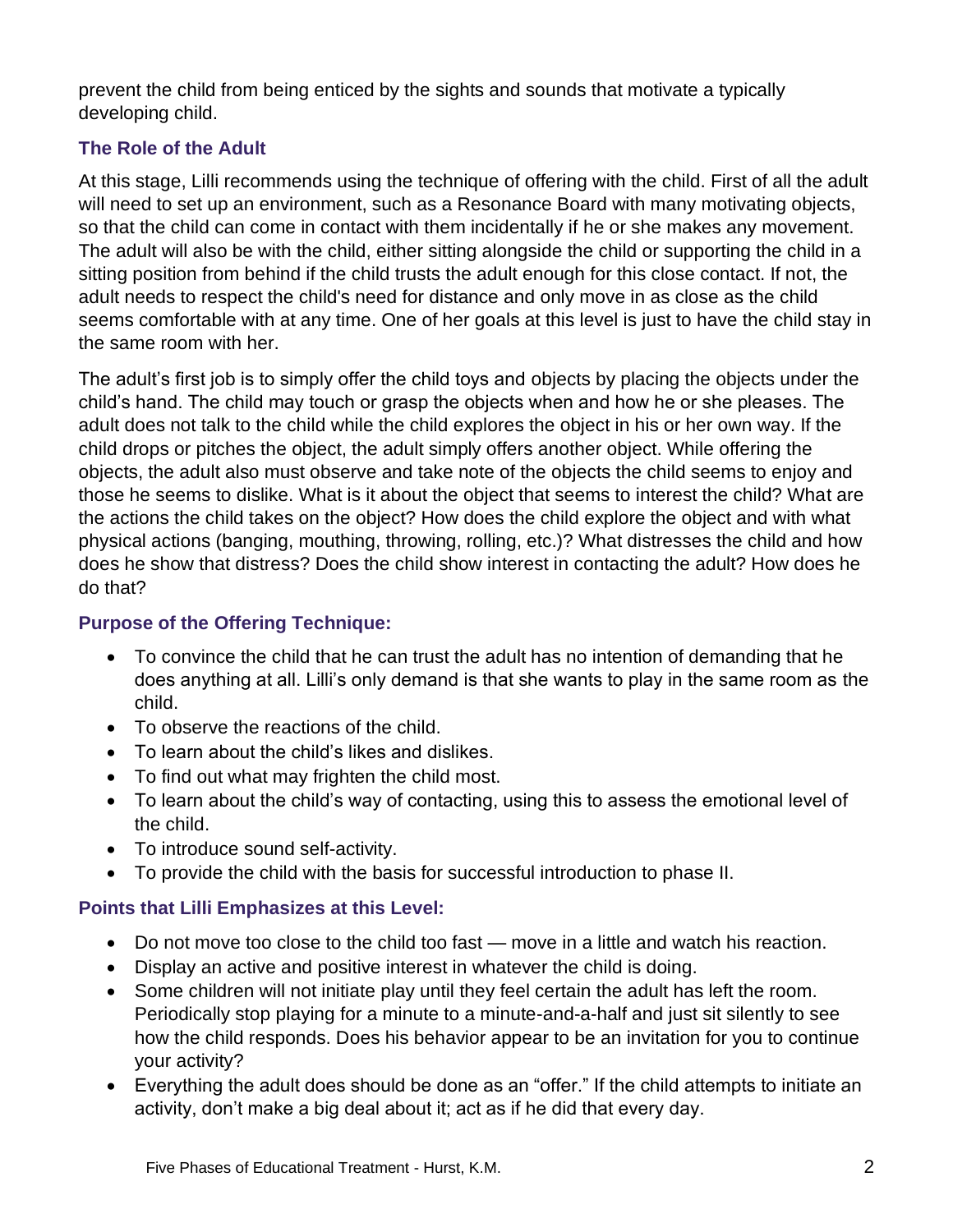## Phase II: Technique of Imitation

#### **Children at this Level**

Children at this level are generally somewhat more interested in things outside their own bodies, although they still may exhibit withdrawal, especially with unfamiliar people or people they do not trust. Their interests may also be very limited in scope. They may continue to show a lot of self-stimulatory behaviors, but are more aware of others and can be enticed into interactions with trusted people. They typically don't initiate many interactions or have limited ways to make contact with others. They are able to play more with objects, but their play with others is more at a level of parallel play rather than interactive play. They also may have only a few actions they perform on objects and have only limited participation in activities. At this point the child may seem unsure of himself in many of his actions.

#### **The Role of the Adult**

At this level the adult continues to set up the environment with objects and activities that are highly motivating to the child. For example, if the child likes an object that vibrates, the adult will try to find many different objects that vibrate in differing ways. If the child is particularly fond of a certain color or texture, the adult finds things that seem to expand the child's experience with other objects that share that quality. One child we know liked banging on and playing with disposable aluminum pie pans. The quality about these objects that seemed to be of most interest to him was the sound they made and that they could be bent to change shapes. He might also have enjoyed that they were lightweight, shiny and cool to the touch. Other things that could be offered to him would include: many sizes and types of metal containers such as individual pot pie pans, turkey roaster, tin cookie canister, metal coffee can; sheets of shiny aluminum foil; wire whisks; metal springs; metal spoons; metal ball bearings or Chinese Mediation balls; and other shiny and/or pliable materials.

In this phase the adult begins by imitating the actions of the child on the objects. For this reason, it is a good idea to have multiple numbers of an object. If the child bangs on the object, so does the adult; simply playing alongside the child at the same level. After a time, the adult can introduce a new action with the object and see if the child will imitate him. If the child does, great! If not, the adult should go back to imitating the action of the child again. This is a conversation of a sort, a turn-taking game. '"You show me something, and I pay attention and copy you. Now I show you something. Maybe you will pay attention to and copy me. Now it's your turn again."

#### **The Purpose of Imitating**

- To increase the child's interest in activities happening nearby.
- To increase the child's ability to take initiatives.
- To increase the child's belief in himself.
- To introduce activities and movements not as yet performed by the child.

#### **Points Lilli Emphasizes at this Level are:**

• Imitation is primarily through auditory and tactile sensory modalities.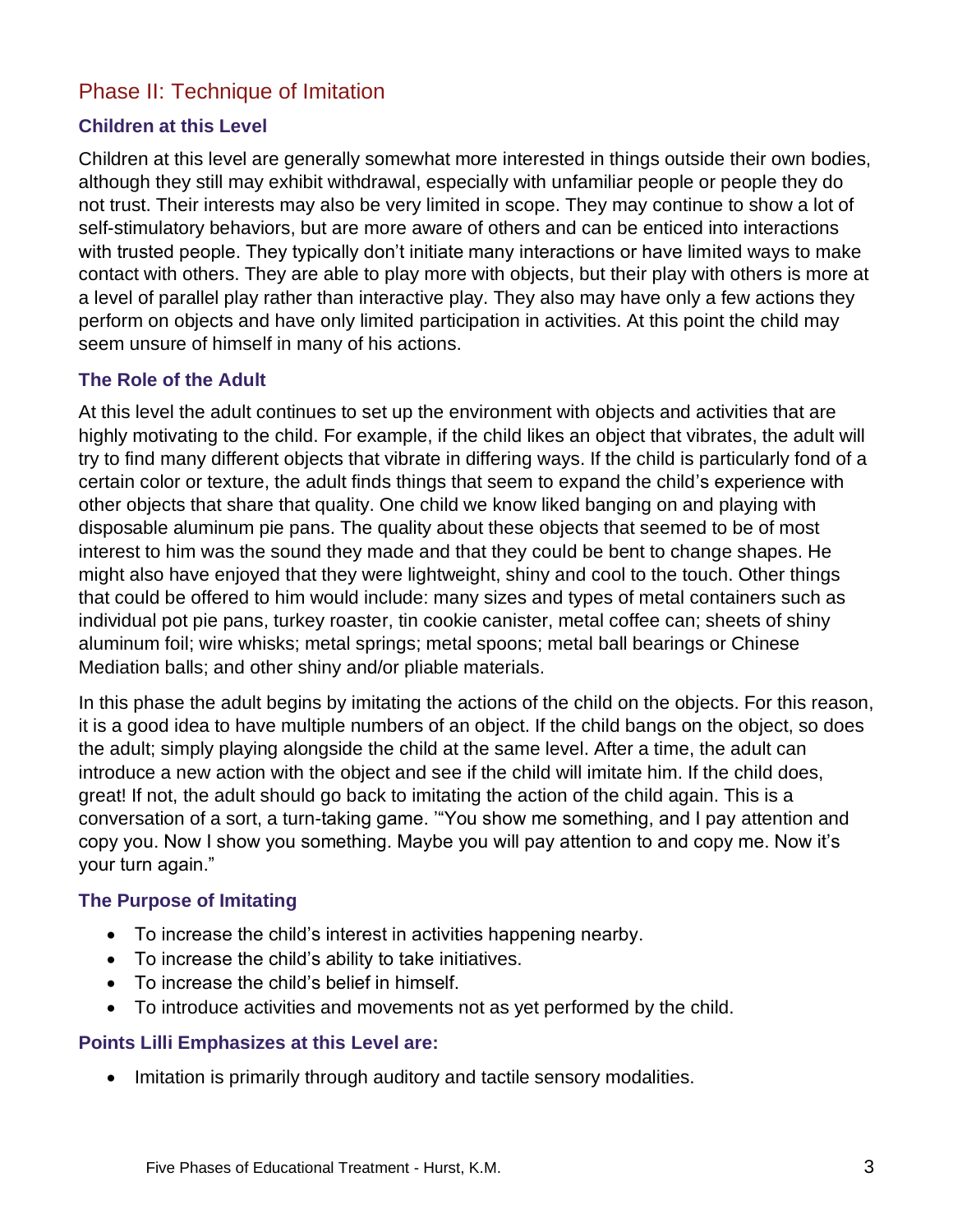- If the child throws an object, don't correct him/her! Pick up the object, repeat your play and then place it before the child. It is best to have two of each object — one for child and one for adult.
- The adult should begin by imitating child, then add some more constructive games (e.g., putting materials together or into one another) briefly before returning to the action the child began.
- An increase in crying or screaming in a child who was doing that behavior before should be read as a positive "call for attention" from the adult.
- Your goal is to give the child the opportunity to discover that being with the adult is "pleasant and exciting, and may include new auditory and tactile experiences."
- You also want the child to have the opportunity to "discover that he can take initiatives and that doing so leads to the ability to master something in his surroundings."
- He learns he has more actions to contribute to the interaction. This provides him with growing self-identity and ability to initiate interactions with other people.

# Phase III: Technique of Interaction

#### **Children at this Level**

Children at this level are beginning to be interested in more interactive types of games (Lilli calls these "you to me and me to you" games). For example, you might have a bowl with marbles that you both hold on to and take turns pushing and pulling it back and forth between you. You want to see the child attempting to take a turn. The child may not necessarily initiate these games in the beginning at this level, but can be more easily engaged with others. He may, at times, want to take time out for his own exploration of an object, but will come back to the adult to share his interest after a time. This is the child that is interested in his environment and the actions of others and so is ready to begin learning that he can help others. This is a child who may also need support to transition from an enjoyable, interactive activity to a new activity without the adult. Some children at this level may fuss when an interaction comes to an end. It is as if the child were saying, "I want you to stay" and signals an emerging self-identity. The child begins more and more to attempt to make contact with others as he progress at this level.

#### **The Role of the Adult**

The adult sets up situations and environments that will foster interactive games. It is important for the adult to be patient and wait for the child to take his turn without trying to persuade him to act. Simply be quiet and still. If the child is trying to complete a motor skill that he has not yet mastered but matches his motor development, the adult can say, "You can help me." If the child will use his hands, the adult needs to provide every opportunity for the child to familiarize himself with the activity and participate, and to complete the moment when he wants to do it. If the child will not use his hands, the adult can model the activity as close to the child's hands as the child will allow. This allows the child to have control of his hands, and he can withdraw them when he needs a break. Lilli also cautions us to stop playing the game with the child while the play is still enjoyable. If it goes on longer than the child enjoys, the child may be unwilling to continue to interact with us. Another point Lilli makes is about the adult giving the child "presents." Say "I put milk in your cup," instead of "There is milk in your cup." The whole notion of "yours versus mine" helps promote the child's self-identity. Use a phrase like, "Your toys are on your shelf and my toys are on my shelf." The adult also prepares the child when it is almost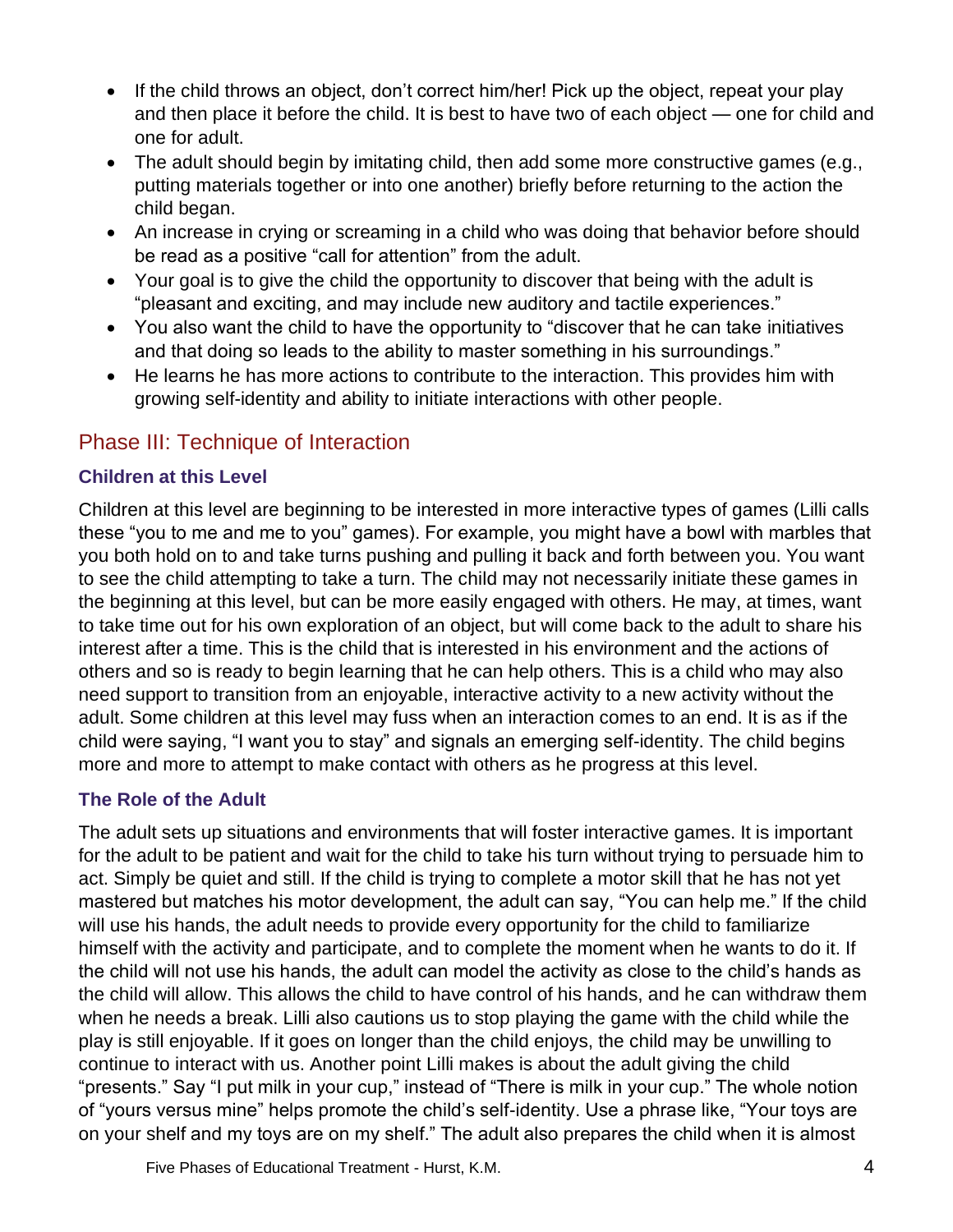time for the interaction to come to an end so that the child does not see the adult as rejecting him.

#### **Purpose:**

- To help the child to learn sound dependency on one or several people.
- To help the child to initiate interactions.
- To enhance the child's development of self-identity.
- To give the child the basis for social development.

#### **Points Lilli Emphasizes at this Level:**

- Focus in on "you to me and me to you" games.
- If the child becomes interested in something he wants to explore on his own, this should be respected. Wait patiently for a blind child to use his fingers to "look" at the object.
- It is important always to wait for the child to initiate his part of the game.
- Complete an action that may be too complex for the child to do, but at the same time tell the child he can "help" with the action.
- Move at a slow pace. Know when the child "has enough to consider for a while."
- Tell the child before you come to the end of the activity that you will be leaving and that you are going on to a new activity. He may continue to play on his own if he chooses to.
- If the child begins to say "more" or "again," names the adults, or seeks out adult attention, he is ready for Phase IV while continuing with Phases I-III.

# Phase IV: Technique of Sharing the Work

#### **Children at this Level**

The purpose of using the techniques of phase I, II, and III focuses on the child's emotional development. It is done by establishing "an exchange and balance between periods of interaction and sound self-activity, between dependence and independence." In the next phase, the child is at a place where he is ready to learn that taking action and interacting with others does not mean that he has to do everything or do it perfectly. The child exhibits confidence in performing some actions or activities. He has some beginning understanding of time and a sequence of events. He may appear threatened when familiar activities are changed slightly.

### **The Role of the Adult**

Set up environments and activities that give the child tasks to do that are based on the things the child has experienced success in doing. In the beginning the tasks can be completed in a few seconds up to a few minutes without any consideration for how perfectly the child can complete them. The adult needs to let the child know which part of the tasks he will complete and which part the adult will complete. If the child is reluctant to do the task after being asked several times, the adult can suggest they do it together. The adult must make sure to give the child plenty of time to complete the task, but if he still won't do it, consider if the task is too hard. In complex tasks the adult may need to use various techniques (e.g. offering, imitation, etc.) for different parts. Let the child know how long the task will last and what will follow. This is when you can begin to teach time concepts like yesterday, today, tomorrow, now and next. It is important to have an established schedule.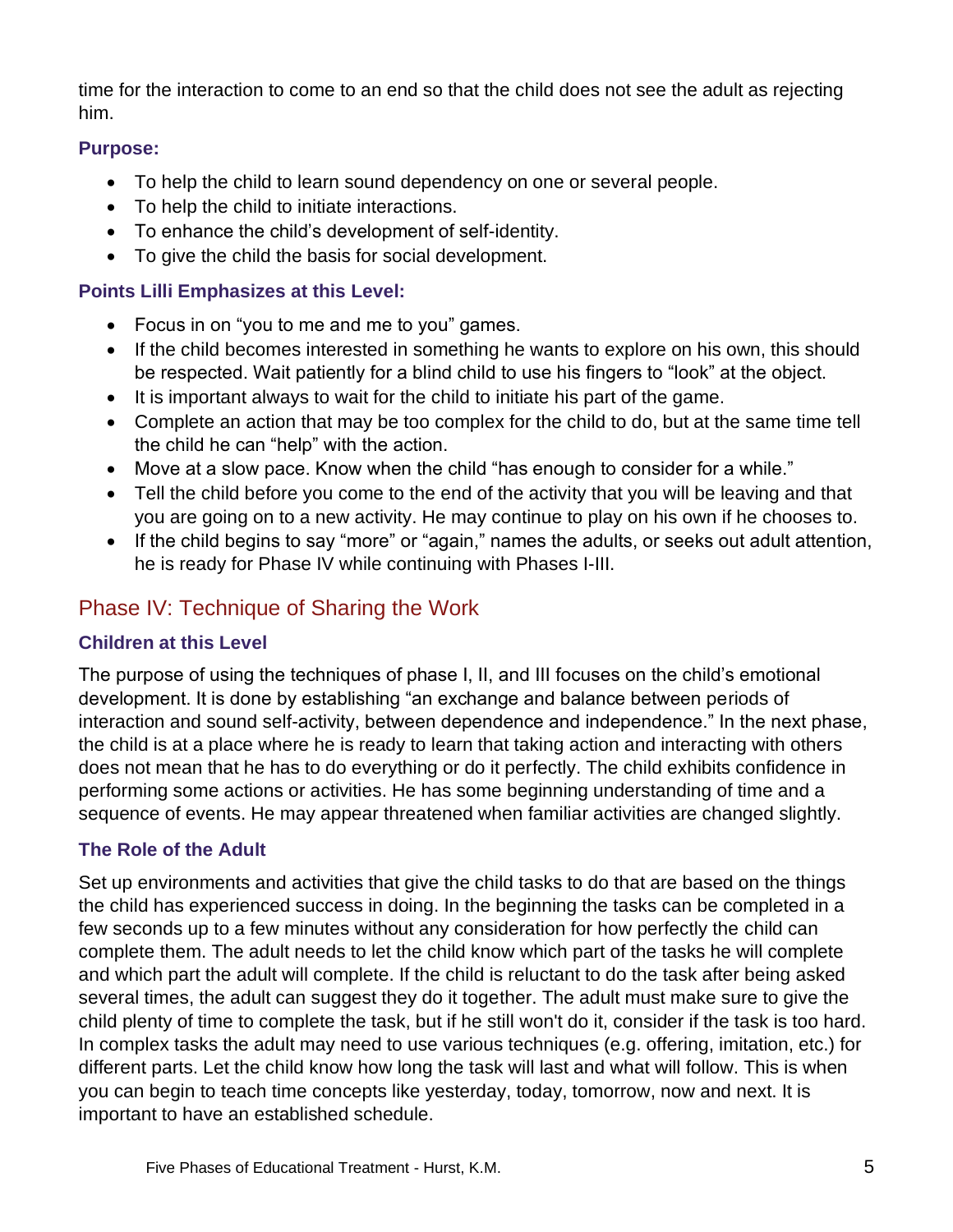#### **Purpose:**

- To increase the child's experience of success.
- To involve the child in new social relationships.
- To increase the child's interest in acquiring new abilities.

#### **Points Lilli emphasizes at this level:**

- Help the child learn that to be the one who does something does not necessarily mean that one has to do everything or do it perfectly.
- The abilities the child has been successful with in previous phases form the basis for deciding which activities can be used for the technique of sharing work.
- Keep tasks short (few seconds or minutes) initially, accept whatever the child does as correct.
- Explain each time which parts of the activity the adult will perform and what the child will do.
- Give plenty of time for the child to initiate the task and wait silently and calmly be neutral.
- Let the child know how long the activity is supposed to last.
- Try to keep the environment the same or only make gradual changes.
- Before going to more complicated and longer lasting activities the choice of technique for every part of the activity should be given careful consideration.

# Phase V: Technique of Consequence

#### **Children at this Level**

Before using techniques at this level the child needs to have an emotional age of two years. This is when the child is ready to learn that his own actions have consequences. The child must show some confidence in what he can do and feel secure interacting with others generally. He may still have some difficulty initially in handling changes, but begins to show more coping skills at this level.

#### **The Role of the Adult**

The adult needs to model how consequences work for the child through a discussion of the adult's actions. By this I mean things like saying, "I have to stop playing and cook dinner, or you will not have anything to eat." Or, "I need to ask you to wait; I need to find a clean shirt for you." Then after a time the adult begins to set up situations where the child can experience the consequences of his actions. For example, "If you want me to pour more milk, you must put your glass on the table." The adult may accept a less than perfect response from the child, and may need to offer encouragement either through prompting or modeling. For example, "See you can put your glass here." The child begins to understand choice-making.

#### **Purpose:**

- To help the child to endure meeting demands.
- To help the child to endure changes in life.